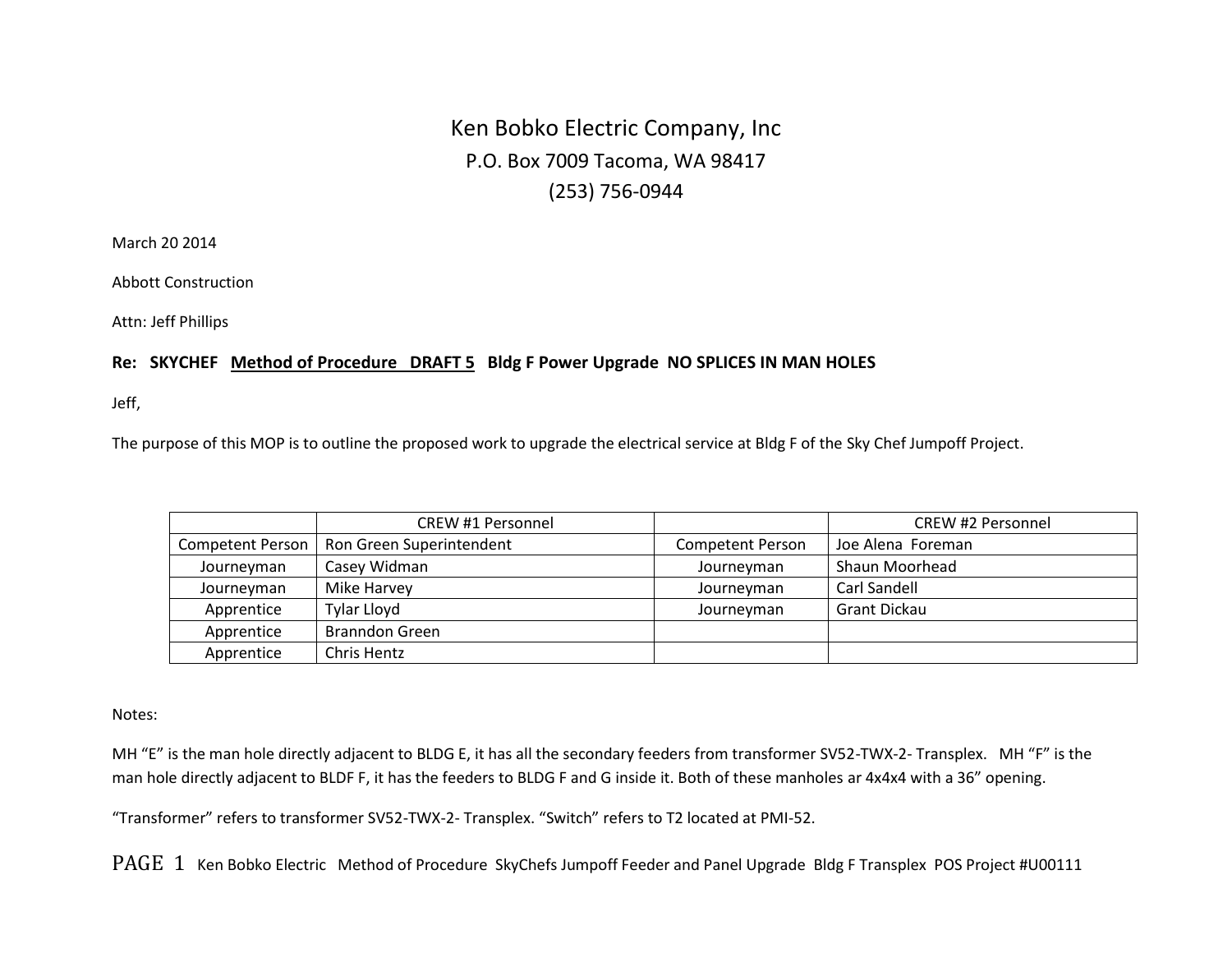| 1              | CREW #1                                                                                                                                                                                                                                                                                                                              | CREW #2                                                                                                                                                   | <b>ESTIMATED</b><br><b>TIME</b> |
|----------------|--------------------------------------------------------------------------------------------------------------------------------------------------------------------------------------------------------------------------------------------------------------------------------------------------------------------------------------|-----------------------------------------------------------------------------------------------------------------------------------------------------------|---------------------------------|
| $\overline{2}$ | Determine scope of work, responsibilities and points of contacts<br>between POS and KBE.                                                                                                                                                                                                                                             |                                                                                                                                                           |                                 |
| 3              | Submit to POS JHA and EEW permit. Review JHA and EEW with<br>all employees associated with work.                                                                                                                                                                                                                                     | Submit to POS JHA and EEW permit. Review JHA and EEW<br>with all employees associated with work.                                                          |                                 |
| 4              | Notify all effected tenants in Bldgs A, G & E, verify access to<br>electrical rooms to confirm voltages when work is complete.                                                                                                                                                                                                       | Install pulling point to structure of electrical room ceiling.                                                                                            |                                 |
| 5              | Position required tools, materials and personnel. See attached<br>list.                                                                                                                                                                                                                                                              |                                                                                                                                                           |                                 |
| 6              | Barricade two manhole locations, set up temporary generators<br>at manholes. At MH "F" rig feeder wire(reel jacks and pulling<br>head) for later wire pull.                                                                                                                                                                          |                                                                                                                                                           |                                 |
| $\overline{7}$ |                                                                                                                                                                                                                                                                                                                                      | While using ARC flash protection open electrical panel and<br>verify rotation at building F.                                                              |                                 |
| 8              | Meet POS electrical staff. Proceed with shut down. POS de-<br>energizes transformer. Bldgs A,E,G and F are de-energized.                                                                                                                                                                                                             |                                                                                                                                                           | 7:30 AM<br><b>Meet</b>          |
| 9              | KBE crew #1 places lock off on primary switch T2 at PMI-52                                                                                                                                                                                                                                                                           |                                                                                                                                                           | 8:00 AM<br>Power off            |
| 10             | POS verifies voltage is off at transformer SV52-TWX-2- Transplex.                                                                                                                                                                                                                                                                    |                                                                                                                                                           |                                 |
| 11             | While using ARC flash protection KBE verifies voltage is off at<br>transformer SV52-TWX-2- Transplex.                                                                                                                                                                                                                                |                                                                                                                                                           |                                 |
| 12             | Enter vault under transformer. Measure and prep for mounting<br>pulling sheave for use on second outage.                                                                                                                                                                                                                             | While using ARC flash protection verify voltage is off at Bldg<br>F main panel. Turn off 200 amp switch. Connect toner to<br>neutral conductor in Bldg F. |                                 |
| 13             | Remove manhole cover MH "E". Check for standing water,<br>pump out if required.                                                                                                                                                                                                                                                      | Remove manhole cover ay MH "F". Check for standing<br>water, pump out if required.                                                                        |                                 |
| 14             | At transformer do preliminary identification of feeders to be<br>removed. The set to be removed is 4ea 4/0. There are two sets<br>of this configuration in transformer. Remove neutral from<br>busbar for one set of feeders. Confirm correct set by toner from<br>Bldg F. If not correct replace neutral and go to second set. Once |                                                                                                                                                           |                                 |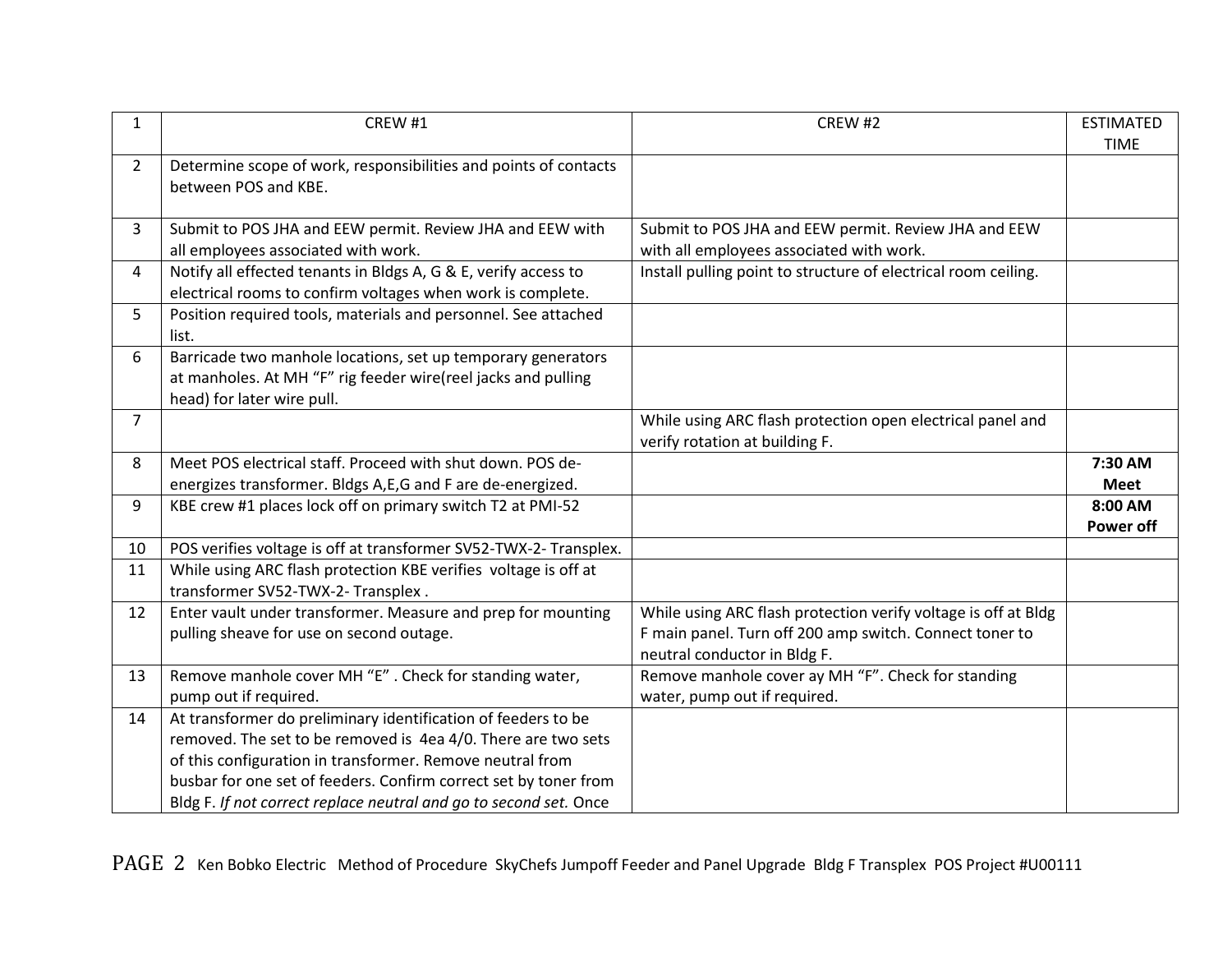|    | toned set is identified remove remaining phase conductors from<br>lugs. |                                                              |          |
|----|-------------------------------------------------------------------------|--------------------------------------------------------------|----------|
| 15 |                                                                         | At building F connect all phase conductors (3) to toner.     |          |
| 16 | Verify with toner that all four conductors removed are correct.         |                                                              |          |
| 17 | Verify with toner correct feeders in MH "E". Label feeders.             | Verify with toner correct feeders in MH "F". Label feeders.  |          |
| 18 |                                                                         | Remove cable toner from Bldg F.                              |          |
| 19 | Inside MH "E" Place wood barriers to protect feeders to remain          | Inside MH "F" Place wood barriers to protect feeders to      |          |
|    | or wrap with isolation blankets.                                        | remain or wrap with isolation blankets.                      |          |
| 20 | Disconnect existing feeders from transformer tabs, label CT             |                                                              |          |
|    | metering cables and disconnect and insulate. Remove existing            |                                                              |          |
|    | CT's at transformer.                                                    |                                                              |          |
| 21 | At manhole "E" cut feeders to be removed. Remove cables from            | At MH "F" cut feeders to Bldg F. When removing last cable    |          |
|    | transformer to MH "E". When removing last cable attach pull             | attach pull rope. Swab conduit. Pull 2 1/2" mandrel then 3"  |          |
|    | rope. Swab conduit . Pull 2 1/2" mandrel then 3" mandrel to proof       | mandrel to proof conduit.                                    |          |
|    | conduit.                                                                |                                                              |          |
| 22 | Remove grounding jumper from 480v phases at transformer.                | In MH "F" insulate non effected feeders to remain.           |          |
|    | Close transformer doors. In MH "E" insulate with blankets non           |                                                              |          |
|    | affected feeders to remain.                                             |                                                              |          |
| 23 |                                                                         |                                                              | 10:00 AM |
|    | Meet POS, take off KBE lockout #1                                       |                                                              | Power on |
| 24 | POS energizes transformers Bldgs A, G & E are back on line.             |                                                              |          |
| 25 | In MH "F" attach pull rope to feeders to be removed. Connect            | In Bldg F ID all existing feeders begin removing old 200 amp |          |
|    | wire puller to forklift at MH "E". Remove conductors from               | service from wall. Start installing new 400 amp switchboard  |          |
|    | existing conduit from MH "F" to MH "E". Connect pull rope for           | on wall.                                                     |          |
|    | reuse to last conductor removed.                                        |                                                              |          |
| 26 | Proof conduit with 2 1/2" then 3" mandrels. Swab with cloth rags,       |                                                              |          |
|    | pre lube conduit.                                                       |                                                              |          |
| 27 | DETERMINE AT THIS POINT IF INSTALLATION OF NEW FEEDERS                  |                                                              |          |
|    | CAN PROCEED. If so continue. If it is determined conduit is             |                                                              |          |
|    | damaged continue with contingent plan of reinstalling 4/0 THHN          |                                                              |          |
|    | cu.                                                                     |                                                              |          |
| 28 | Connect new feeders to pull rope and install feeders from MH            |                                                              |          |
|    | "F" to MH "E". When pulling head arrives at MH "E", allow wire          |                                                              |          |

PAGE 3 Ken Bobko Electric Method of Procedure SkyChefs Jumpoff Feeder and Panel Upgrade Bldg F Transplex POS Project #U00111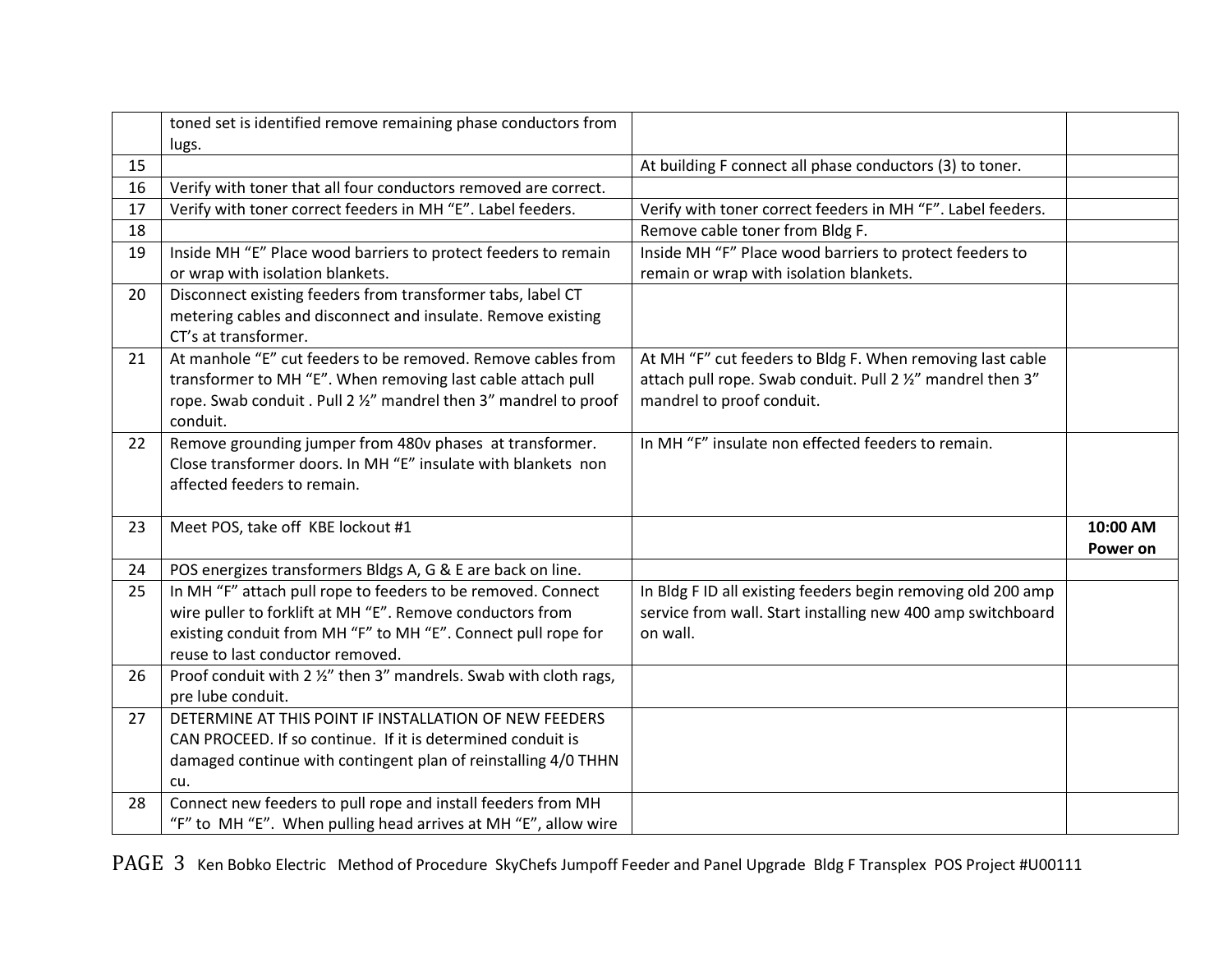|    | to ride over pulley installed on edge of manhole lid. Layout tarps<br>to protect wire from contact with asphalt. Continue pulling<br>length out (approx 60') for continued wire pull to transformer<br>SV52-TWX-2-Tansplex |                                                            |                  |
|----|----------------------------------------------------------------------------------------------------------------------------------------------------------------------------------------------------------------------------|------------------------------------------------------------|------------------|
| 29 | Unspool balance of feeders from reels. Guide feeders into                                                                                                                                                                  | Complete new 400amp panel in Bldg F. Rig pulling sheave    |                  |
|    | conduit to Bldg F from MH "F".                                                                                                                                                                                             | to structure above through drywall. Mount tugger to floor  |                  |
|    |                                                                                                                                                                                                                            | of electrical room.                                        |                  |
| 30 |                                                                                                                                                                                                                            | Pull feeders into new 400 amp panel.                       |                  |
| 31 | Contact POS and have transformer SV52-TWX-2- Transplex de-                                                                                                                                                                 | Clean out manhole close lid at MH "F"                      | 4:00 PM          |
|    | energized. Install KBE lockout #1 from crew #1.                                                                                                                                                                            |                                                            | <b>Power off</b> |
| 32 | POS opens transformer and verify voltage is off. While using ARC                                                                                                                                                           | Terminate feeders in new 400 panel                         |                  |
|    | flash protection KBE verifies voltage is off.                                                                                                                                                                              |                                                            |                  |
| 33 | Enter vault below transformer. Secure 12" pulling sheave to side                                                                                                                                                           | At Bldg F in new 400 amp panel verify circuit breakers are |                  |
|    | of vault at opposite side of conduit entry. Position wire at MH                                                                                                                                                            | off. Lock off new 400 amp Main Breaker. Test new           |                  |
|    | "E" away from transformer, prep pulling head. Position forklift                                                                                                                                                            | conductors back to transformer with megger. Have POS       |                  |
|    | boom with tugger at doors to transformer. Pull wire into                                                                                                                                                                   | verify if required.                                        |                  |
|    | transformer.                                                                                                                                                                                                               |                                                            |                  |
| 34 | Remove tape from testing, Hypress lugs on to new feeders.                                                                                                                                                                  |                                                            |                  |
|    | Install new CT meters on each phase cable, terminate wires from                                                                                                                                                            |                                                            |                  |
|    | metering. Land feeders on to transformer tab with single bolt.                                                                                                                                                             |                                                            |                  |
|    | Torque bolt connection                                                                                                                                                                                                     |                                                            |                  |
| 35 | Have POS verify work. Have L&I inspect work.                                                                                                                                                                               |                                                            |                  |
| 36 | Clean out manhole close lid at MH "E"                                                                                                                                                                                      |                                                            |                  |
| 37 | KBE crew #1 removes lockout #1 at Swt T2 at PMI-52.                                                                                                                                                                        |                                                            |                  |
| 38 | POS re-energizes transformer SV52-TWX-2- Transplex and                                                                                                                                                                     | While using ARC flash protection KBE confirms voltage and  | 6:00 PM          |
|    | confirms voltage at transformer.                                                                                                                                                                                           | rotation at Bldg F.                                        | Power on         |
| 39 | POS & KBE verify voltages at Bldgs A,E, & G.                                                                                                                                                                               |                                                            |                  |
| 40 | Clean up equipment remove barricades.                                                                                                                                                                                      | Clean up equipment remove barricades.                      |                  |